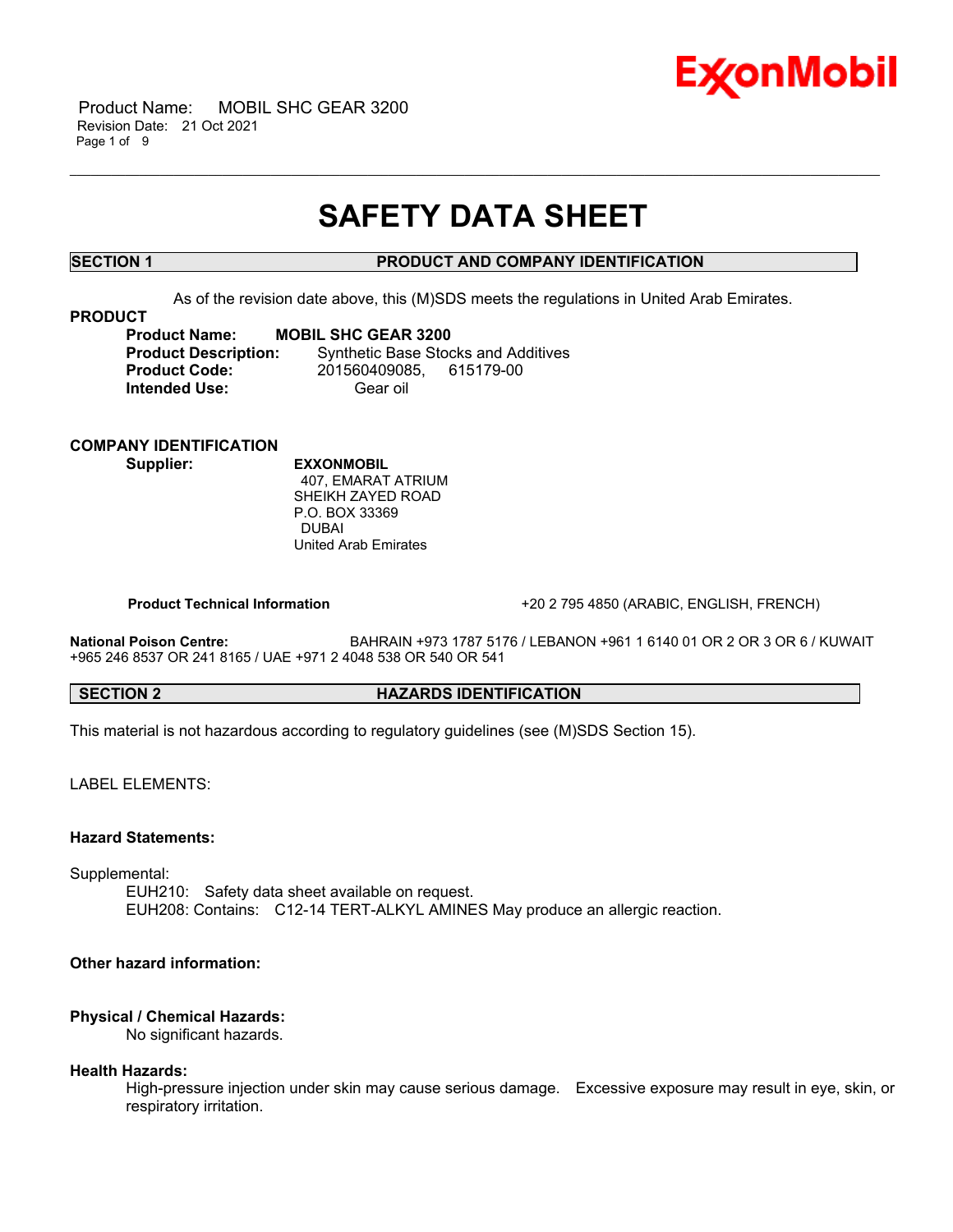

 Product Name: MOBIL SHC GEAR 3200 Revision Date: 21 Oct 2021 Page 2 of 9

#### **Environmental Hazards:**

No significant hazards.

**NOTE:** This material should not be used for any other purpose than the intended use in Section 1 without expert advice. Health studies have shown that chemical exposure may cause potential human health risks which may vary from person to person.

\_\_\_\_\_\_\_\_\_\_\_\_\_\_\_\_\_\_\_\_\_\_\_\_\_\_\_\_\_\_\_\_\_\_\_\_\_\_\_\_\_\_\_\_\_\_\_\_\_\_\_\_\_\_\_\_\_\_\_\_\_\_\_\_\_\_\_\_\_\_\_\_\_\_\_\_\_\_\_\_\_\_\_\_\_\_\_\_\_\_\_\_\_\_\_\_\_\_\_\_\_\_\_\_\_\_\_\_\_\_\_\_\_\_\_\_\_

#### **SECTION 3 COMPOSITION / INFORMATION ON INGREDIENTS**

This material is defined as a mixture.

#### **No Reportable Hazardous Substance(s) or Complex Substance(s).**

| <b>Name</b>                                                              | CAS#       | Concentration*   | <b>GHS Hazard Codes</b>                                                              |
|--------------------------------------------------------------------------|------------|------------------|--------------------------------------------------------------------------------------|
| AMINES. C12-14-TERT-ALKYL                                                | 68955-53-3 | $0.1 - 5.25\%$   | H302, H311, H317,<br>H330(2), H314(1B),<br>$H400(M$ factor 1).<br>$H410(M$ factor 1) |
| BENZENAMINE, N-PHENYL-, REACTION PRODUCTS<br>WITH 2.4.4-TRIMETHYLPENTENE | 68411-46-1 | $1 - 5\%$        | H316, H402, H412                                                                     |
| <b>ILONG-CHAIN ALKENYL AMINE</b>                                         | 112-90-3   | $0.01 - 5.025\%$ | H302, H304, H335,<br>H314(1B), H373, H400(M<br>factor 10), H410(M factor<br>10)      |

\* All concentrations are percent by weight unless material is a gas. Gas concentrations are in percent by volume.

#### **SECTION 4 FIRST AID MEASURES**

#### **INHALATION**

Remove from further exposure. For those providing assistance, avoid exposure to yourself or others. Use adequate respiratory protection. If respiratory irritation, dizziness, nausea, or unconsciousness occurs, seek immediate medical assistance. If breathing has stopped, assist ventilation with a mechanical device or use mouth-to-mouth resuscitation.

#### **SKIN CONTACT**

Wash contact areas with soap and water. If product is injected into or under the skin, or into any part of the body, regardless of the appearance of the wound or its size, the individual should be evaluated immediately by a physician as a surgical emergency. Even though initial symptoms from high pressure injection may be minimal or absent, early surgical treatment within the first few hours may significantly reduce the ultimate extent of injury.

#### **EYE CONTACT**

Flush thoroughly with water. If irritation occurs, get medical assistance.

#### **INGESTION**

First aid is normally not required. Seek medical attention if discomfort occurs.

#### **NOTE TO PHYSICIAN**

None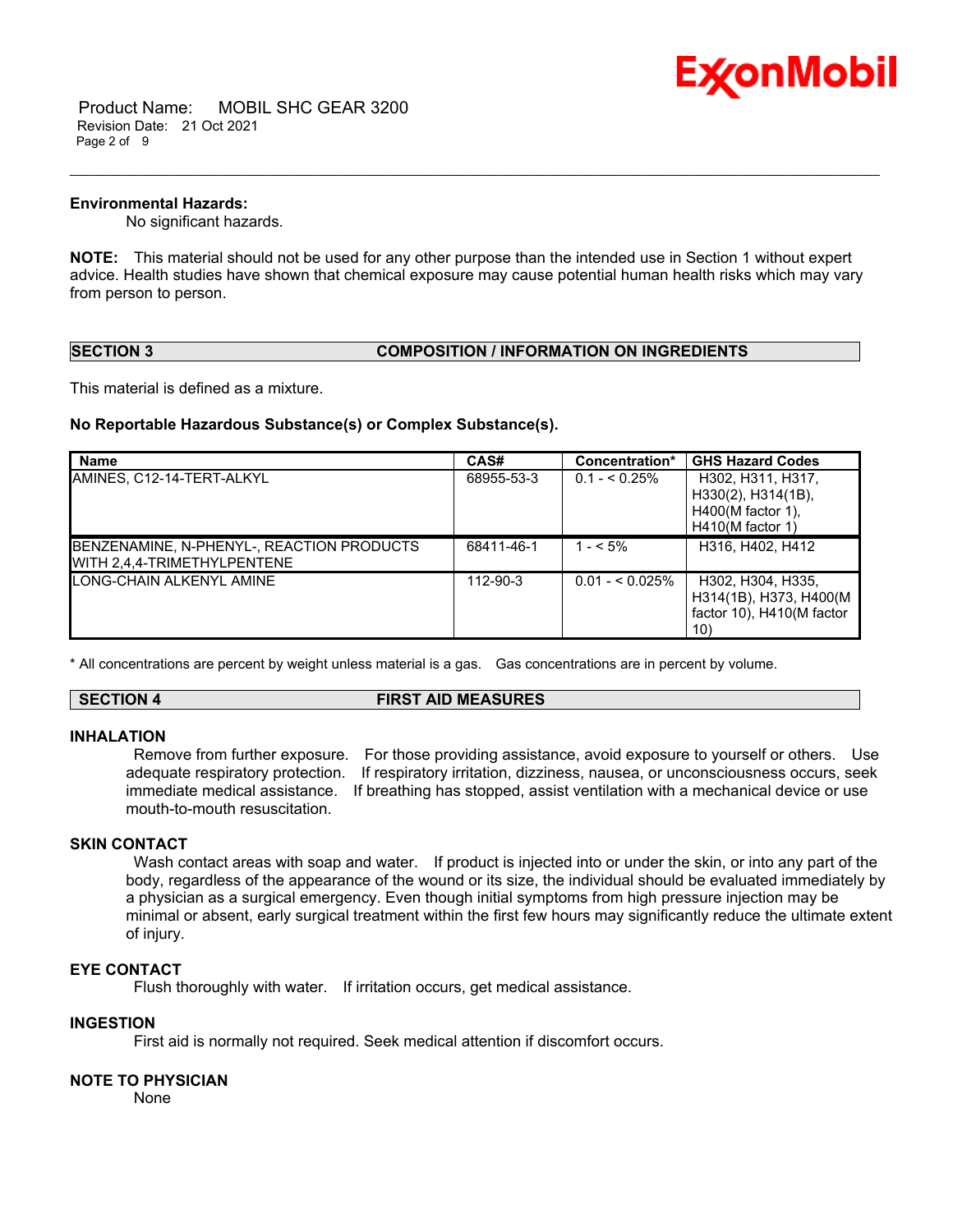

#### **SECTION 5 FIRE FIGHTING MEASURES**

\_\_\_\_\_\_\_\_\_\_\_\_\_\_\_\_\_\_\_\_\_\_\_\_\_\_\_\_\_\_\_\_\_\_\_\_\_\_\_\_\_\_\_\_\_\_\_\_\_\_\_\_\_\_\_\_\_\_\_\_\_\_\_\_\_\_\_\_\_\_\_\_\_\_\_\_\_\_\_\_\_\_\_\_\_\_\_\_\_\_\_\_\_\_\_\_\_\_\_\_\_\_\_\_\_\_\_\_\_\_\_\_\_\_\_\_\_

#### **EXTINGUISHING MEDIA**

**Appropriate Extinguishing Media:** Use water fog, foam, dry chemical or carbon dioxide (CO2) to extinguish flames.

**Inappropriate Extinguishing Media:** Straight Streams of Water

#### **FIRE FIGHTING**

**Fire Fighting Instructions:** Evacuate area. Prevent runoff from fire control or dilution from entering streams, sewers, or drinking water supply. Firefighters should use standard protective equipment and in enclosed spaces, self-contained breathing apparatus (SCBA). Use water spray to cool fire exposed surfaces and to protect personnel.

**Hazardous Combustion Products:** Aldehydes, Incomplete combustion products, Oxides of carbon, Smoke, Fume, Sulfur oxides

#### **FLAMMABILITY PROPERTIES**

**Flash Point [Method]:** >210°C (410°F) [ASTM D-92] **Flammable Limits (Approximate volume % in air):** LEL: 0.9 UEL: 7.0 **Autoignition Temperature:** N/D

#### **SECTION 6 ACCIDENTAL RELEASE MEASURES**

#### **NOTIFICATION PROCEDURES**

In the event of a spill or accidental release, notify relevant authorities in accordance with all applicable regulations.

#### **PROTECTIVE MEASURES**

Avoid contact with spilled material. See Section 5 for fire fighting information. See the Hazard Identification Section for Significant Hazards. See Section 4 for First Aid Advice. See Section 8 for advice on the minimum requirements for personal protective equipment. Additional protective measures may be necessary, depending on the specific circumstances and/or the expert judgment of the emergency responders.

#### **SPILL MANAGEMENT**

**Land Spill:** Stop leak if you can do it without risk. Recover by pumping or with suitable absorbent.

**Water Spill:** Stop leak if you can do it without risk. Confine the spill immediately with booms. Warn other shipping. Remove from the surface by skimming or with suitable absorbents. Seek the advice of a specialist before using dispersants.

Water spill and land spill recommendations are based on the most likely spill scenario for this material; however, geographic conditions, wind, temperature, (and in the case of a water spill) wave and current direction and speed may greatly influence the appropriate action to be taken. For this reason, local experts should be consulted. Note: Local regulations may prescribe or limit action to be taken.

#### **ENVIRONMENTAL PRECAUTIONS**

Large Spills: Dike far ahead of liquid spill for later recovery and disposal. Prevent entry into waterways,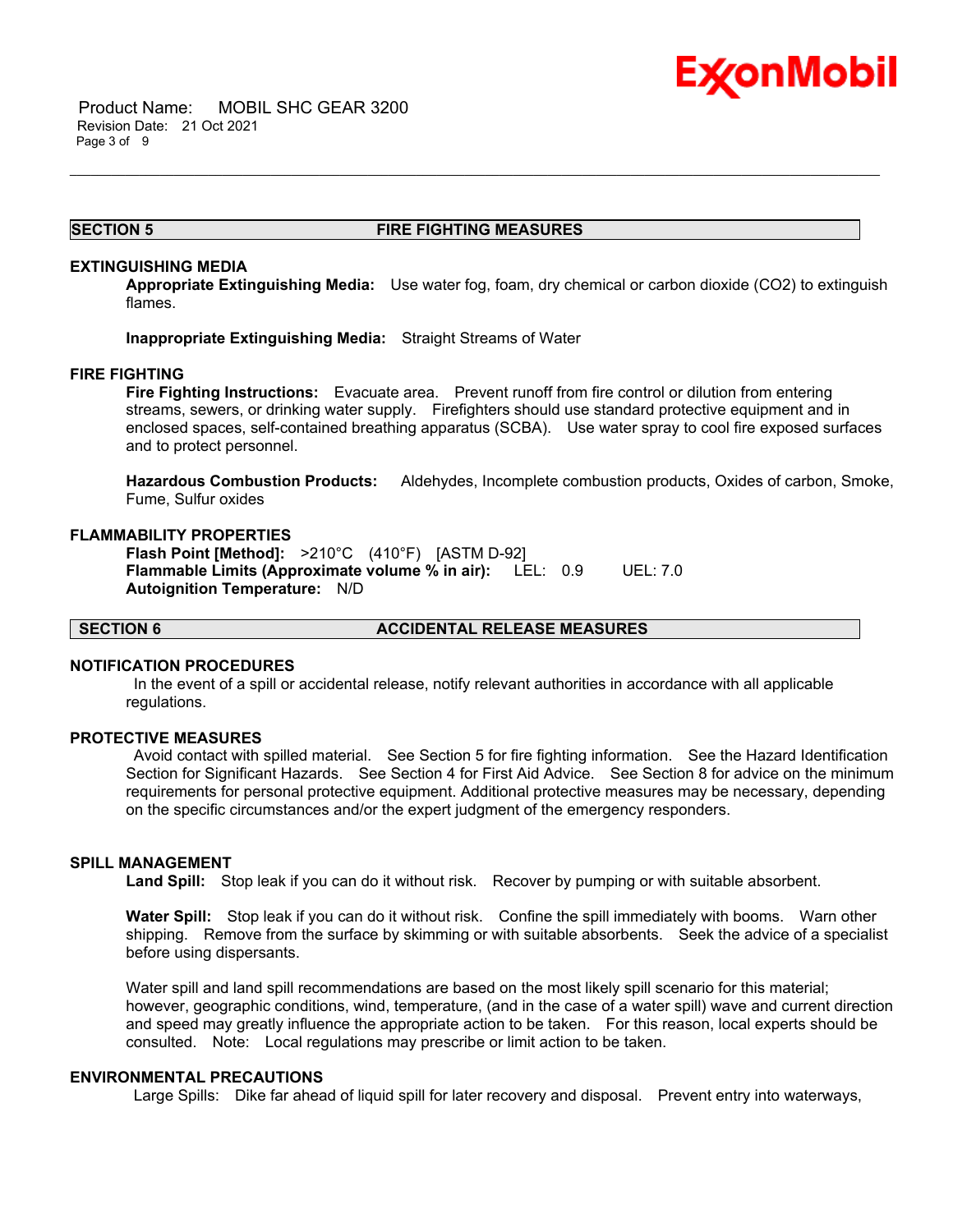

 Product Name: MOBIL SHC GEAR 3200 Revision Date: 21 Oct 2021 Page 4 of 9

sewers, basements or confined areas.

#### **SECTION 7 HANDLING AND STORAGE**

\_\_\_\_\_\_\_\_\_\_\_\_\_\_\_\_\_\_\_\_\_\_\_\_\_\_\_\_\_\_\_\_\_\_\_\_\_\_\_\_\_\_\_\_\_\_\_\_\_\_\_\_\_\_\_\_\_\_\_\_\_\_\_\_\_\_\_\_\_\_\_\_\_\_\_\_\_\_\_\_\_\_\_\_\_\_\_\_\_\_\_\_\_\_\_\_\_\_\_\_\_\_\_\_\_\_\_\_\_\_\_\_\_\_\_\_\_

#### **HANDLING**

 Prevent small spills and leakage to avoid slip hazard. Material can accumulate static charges which may cause an electrical spark (ignition source). When the material is handled in bulk, an electrical spark could ignite any flammable vapors from liquids or residues that may be present (e.g., during switch-loading operations). Use proper bonding and/or ground procedures. However, bonding and grounds may not eliminate the hazard from static accumulation. Consult local applicable standards for guidance. Additional references include American Petroleum Institute 2003 (Protection Against Ignitions Arising out of Static, Lightning and Stray Currents) or National Fire Protection Agency 77 (Recommended Practice on Static Electricity) or CENELEC CLC/TR 50404 (Electrostatics - Code of practice for the avoidance of hazards due to static electricity).

**Static Accumulator:** This material is a static accumulator.

#### **STORAGE**

The type of container used to store the material may affect static accumulation and dissipation. Do not store in open or unlabelled containers.

### **SECTION 8 EXPOSURE CONTROLS / PERSONAL PROTECTION**

**Exposure limits/standards for materials that can be formed when handling this product:** When mists/aerosols can occur the following is recommended: 5 mg/m<sup>3</sup> - ACGIH TLV (inhalable fraction).

Note: Information about recommended monitoring procedures can be obtained from the relevant agency(ies)/institute(s):

#### **ENGINEERING CONTROLS**

The level of protection and types of controls necessary will vary depending upon potential exposure conditions. Control measures to consider:

No special requirements under ordinary conditions of use and with adequate ventilation.

#### **PERSONAL PROTECTION**

Personal protective equipment selections vary based on potential exposure conditions such as applications, handling practices, concentration and ventilation. Information on the selection of protective equipment for use with this material, as provided below, is based upon intended, normal usage.

**Respiratory Protection:** If engineering controls do not maintain airborne contaminant concentrations at a level which is adequate to protect worker health, an approved respirator may be appropriate. Respirator selection, use, and maintenance must be in accordance with regulatory requirements, if applicable. Types of respirators to be considered for this material include:

No special requirements under ordinary conditions of use and with adequate ventilation.

For high airborne concentrations, use an approved supplied-air respirator, operated in positive pressure mode. Supplied air respirators with an escape bottle may be appropriate when oxygen levels are inadequate, gas/vapor warning properties are poor, or if air purifying filter capacity/rating may be exceeded.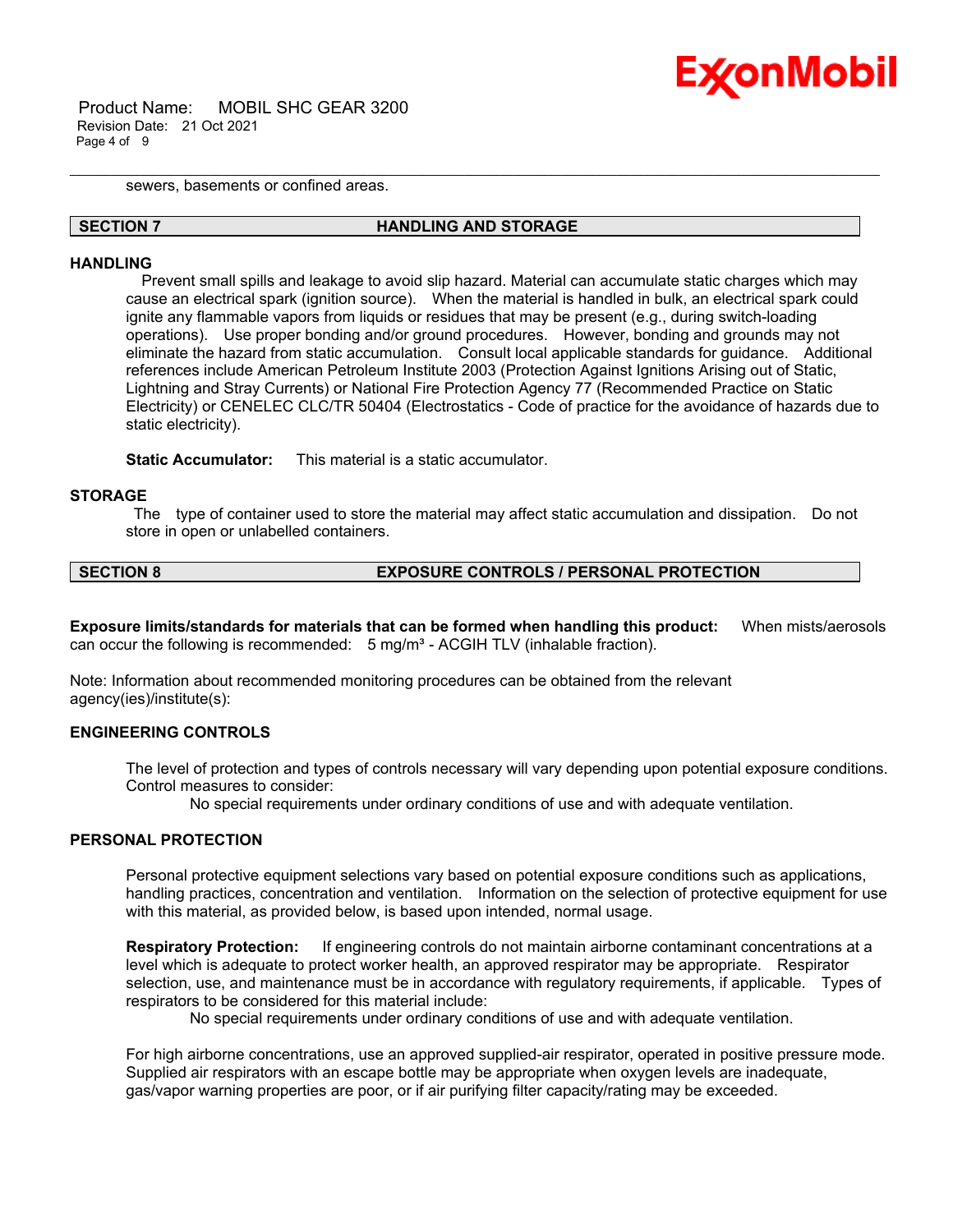# Ex⁄onMobil

 Product Name: MOBIL SHC GEAR 3200 Revision Date: 21 Oct 2021 Page 5 of 9

> **Hand Protection:** Any specific glove information provided is based on published literature and glove manufacturer data. Glove suitability and breakthrough time will differ depending on the specific use conditions. Contact the glove manufacturer for specific advice on glove selection and breakthrough times for your use conditions. Inspect and replace worn or damaged gloves. The types of gloves to be considered for this material include:

\_\_\_\_\_\_\_\_\_\_\_\_\_\_\_\_\_\_\_\_\_\_\_\_\_\_\_\_\_\_\_\_\_\_\_\_\_\_\_\_\_\_\_\_\_\_\_\_\_\_\_\_\_\_\_\_\_\_\_\_\_\_\_\_\_\_\_\_\_\_\_\_\_\_\_\_\_\_\_\_\_\_\_\_\_\_\_\_\_\_\_\_\_\_\_\_\_\_\_\_\_\_\_\_\_\_\_\_\_\_\_\_\_\_\_\_\_

No protection is ordinarily required under normal conditions of use.

**Eye Protection:** If contact is likely, safety glasses with side shields are recommended.

**Skin and Body Protection:** Any specific clothing information provided is based on published literature or manufacturer data. The types of clothing to be considered for this material include:

No skin protection is ordinarily required under normal conditions of use. In accordance with good industrial hygiene practices, precautions should be taken to avoid skin contact.

**Specific Hygiene Measures:** Always observe good personal hygiene measures, such as washing after handling the material and before eating, drinking, and/or smoking. Routinely wash work clothing and protective equipment to remove contaminants. Discard contaminated clothing and footwear that cannot be cleaned. Practice good housekeeping.

### **ENVIRONMENTAL CONTROLS**

Comply with applicable environmental regulations limiting discharge to air, water and soil. Protect the environment by applying appropriate control measures to prevent or limit emissions.

#### **SECTION 9 PHYSICAL AND CHEMICAL PROPERTIES**

**Note: Physical and chemical properties are provided for safety, health and environmental considerations only and may not fully represent product specifications. Contact the Supplier for additional information.**

#### **GENERAL INFORMATION**

**Physical State:** Liquid **Color:** Pale Yellow **Odor:** Characteristic **Odor Threshold:** N/D

#### **IMPORTANT HEALTH, SAFETY, AND ENVIRONMENTAL INFORMATION**

**Relative Density (at 15 °C):** 0.89 [ASTM D1298] **Flammability (Solid, Gas):** N/A **Flash Point [Method]:** >210°C (410°F) [ASTM D-92] **Flammable Limits (Approximate volume % in air):** LEL: 0.9 UEL: 7.0 **Autoignition Temperature:** N/D **Boiling Point / Range:** > 316°C (600°F) [Estimated] **Decomposition Temperature:** N/D **Vapor Density (Air = 1):** > 2 at 101 kPa [Estimated] **Vapor Pressure:** < 0.013 kPa (0.1 mm Hg) at 20 °C [Estimated] **Evaporation Rate (n-butyl acetate = 1):** N/D **pH:** N/A **Log Pow (n-Octanol/Water Partition Coefficient):** > 3.5 [Estimated] **Solubility in Water:** Negligible **Viscosity:** 3200 cSt (3200 mm2/sec) at 40 °C | 171 cSt (171 mm2/sec) at 100°C [ASTM D 445] **Oxidizing Properties:** See Hazards Identification Section.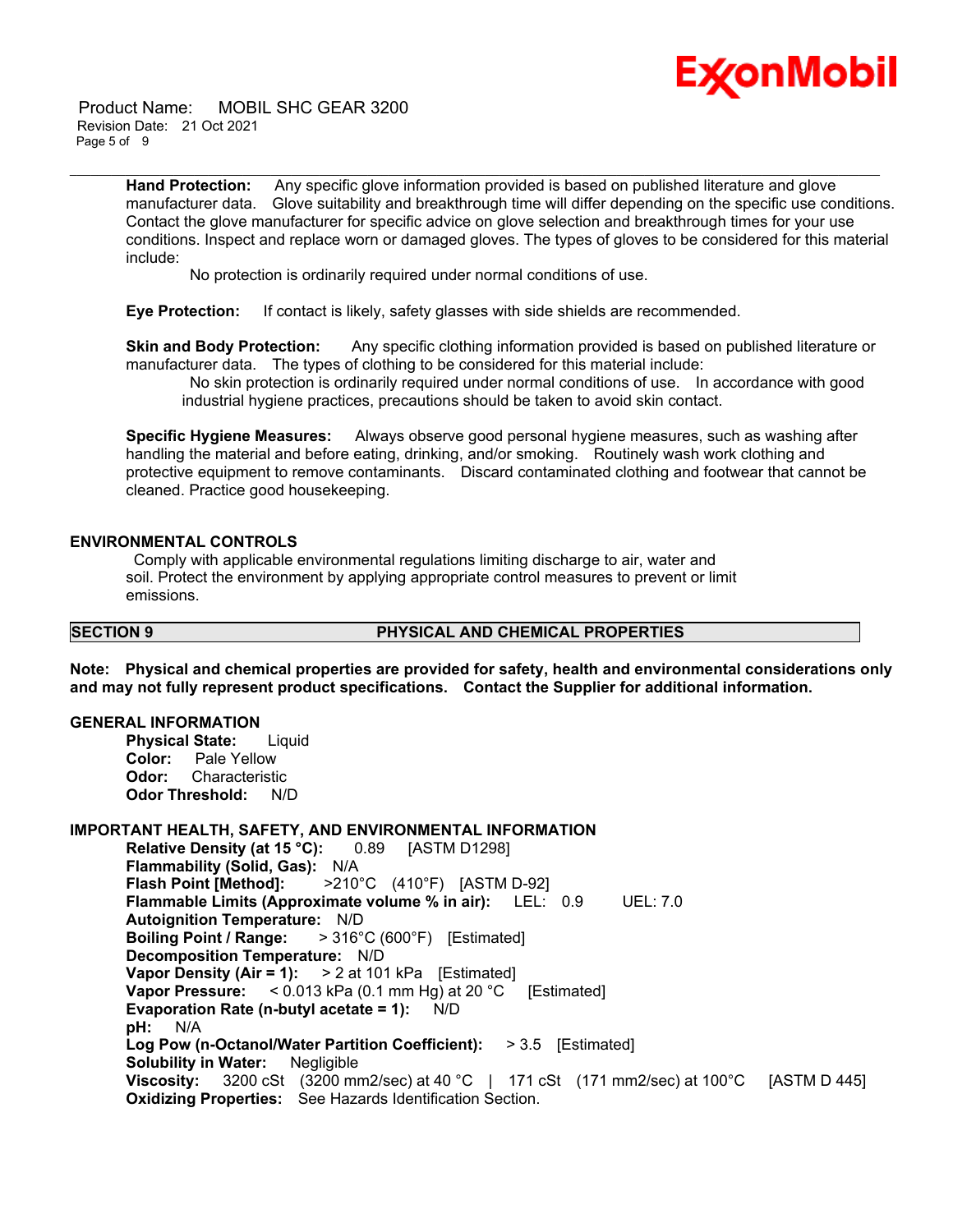

 Product Name: MOBIL SHC GEAR 3200 Revision Date: 21 Oct 2021 Page 6 of 9

#### **OTHER INFORMATION**

**Freezing Point:** N/D **Melting Point:** N/A<br>**Pour Point:** -9°C **Pour Point:** -9°C (16°F) [ASTM D5950]

#### **SECTION 10 STABILITY AND REACTIVITY**

\_\_\_\_\_\_\_\_\_\_\_\_\_\_\_\_\_\_\_\_\_\_\_\_\_\_\_\_\_\_\_\_\_\_\_\_\_\_\_\_\_\_\_\_\_\_\_\_\_\_\_\_\_\_\_\_\_\_\_\_\_\_\_\_\_\_\_\_\_\_\_\_\_\_\_\_\_\_\_\_\_\_\_\_\_\_\_\_\_\_\_\_\_\_\_\_\_\_\_\_\_\_\_\_\_\_\_\_\_\_\_\_\_\_\_\_\_

**STABILITY:** Material is stable under normal conditions.

**CONDITIONS TO AVOID:** Excessive heat. High energy sources of ignition.

**MATERIALS TO AVOID:** Strong oxidizers

**HAZARDOUS DECOMPOSITION PRODUCTS:** Material does not decompose at ambient temperatures.

**POSSIBILITY OF HAZARDOUS REACTIONS:** Hazardous polymerization will not occur.

**SECTION 11 TOXICOLOGICAL INFORMATION**

### **ACUTE TOXICITY**

| <b>Route of Exposure</b>                    | <b>Conclusion / Remarks</b>                                                                      |  |
|---------------------------------------------|--------------------------------------------------------------------------------------------------|--|
| <b>Inhalation</b>                           |                                                                                                  |  |
| Toxicity: No end point data for material.   | Minimally Toxic. Based on assessment of the components.                                          |  |
| Irritation: No end point data for material. | Negligible hazard at ambient/normal handling temperatures.                                       |  |
|                                             |                                                                                                  |  |
| INGESTION                                   |                                                                                                  |  |
| Toxicity: No end point data for material.   | Minimally Toxic. Based on assessment of the components.                                          |  |
|                                             |                                                                                                  |  |
| <b>Skin</b>                                 |                                                                                                  |  |
| Toxicity: No end point data for material.   | Minimally Toxic. Based on assessment of the components.                                          |  |
| Irritation: No end point data for material. | Negligible irritation to skin at ambient temperatures. Based on<br>assessment of the components. |  |
|                                             |                                                                                                  |  |
| Eye                                         |                                                                                                  |  |
| Irritation: No end point data for material. | May cause mild, short-lasting discomfort to eyes. Based on<br>assessment of the components.      |  |

### **OTHER HEALTH EFFECTS FROM SHORT AND LONG TERM EXPOSURE**

Anticipated health effects from sub-chronic, chronic, respiratory or skin sensitization, mutagenicity, reproductive toxicity, carcinogenicity, target organ toxicity (single exposure or repeated exposure), aspiration toxicity and other effects based on human experience and/or experimental data.

#### **For the product itself:**

Repeated and/or prolonged exposure may cause irritation to the skin, eyes, or respiratory tract. Component concentrations in this formulation would not be expected to cause skin sensitization, based on tests of the components, this formulation, or similar formulations. **Contains:**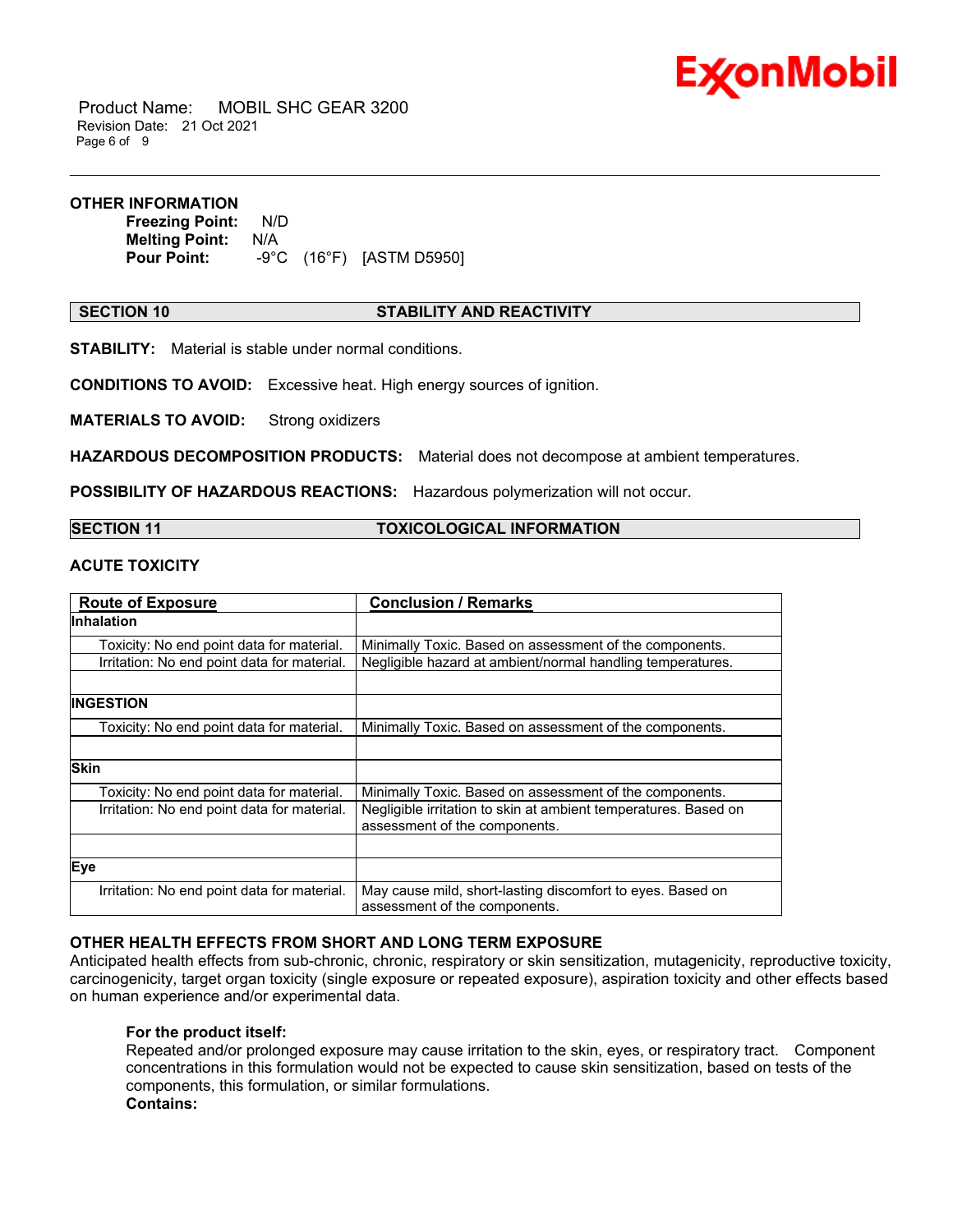

 Product Name: MOBIL SHC GEAR 3200 Revision Date: 21 Oct 2021 Page 7 of 9

> Synthetic base oils: Not expected to cause significant health effects under conditions of normal use, based on laboratory studies with the same or similar materials. Not mutagenic or genotoxic. Not sensitizing in test animals and humans.

### **SECTION 12 ECOLOGICAL INFORMATION**

\_\_\_\_\_\_\_\_\_\_\_\_\_\_\_\_\_\_\_\_\_\_\_\_\_\_\_\_\_\_\_\_\_\_\_\_\_\_\_\_\_\_\_\_\_\_\_\_\_\_\_\_\_\_\_\_\_\_\_\_\_\_\_\_\_\_\_\_\_\_\_\_\_\_\_\_\_\_\_\_\_\_\_\_\_\_\_\_\_\_\_\_\_\_\_\_\_\_\_\_\_\_\_\_\_\_\_\_\_\_\_\_\_\_\_\_\_

The information given is based on data for the material, components of the material, or for similar materials, through the application of bridging principals.

#### **ECOTOXICITY**

Material -- Not expected to be harmful to aquatic organisms.

#### **MOBILITY**

 Base oil component -- Low solubility and floats and is expected to migrate from water to the land. Expected to partition to sediment and wastewater solids.

#### **SECTION 13 DISPOSAL CONSIDERATIONS**

Disposal recommendations based on material as supplied. Disposal must be in accordance with current applicable laws and regulations, and material characteristics at time of disposal.

#### **DISPOSAL RECOMMENDATIONS**

Product is suitable for burning in an enclosed controlled burner for fuel value or disposal by supervised incineration at very high temperatures to prevent formation of undesirable combustion products. Protect the environment. Dispose of used oil at designated sites. Minimize skin contact. Do not mix used oils with solvents, brake fluids or coolants.

**Empty Container Warning** Empty Container Warning (where applicable): Empty containers may contain residue and can be dangerous. Do not attempt to refill or clean containers without proper instructions. Empty drums should be completely drained and safely stored until appropriately reconditioned or disposed. Empty containers should be taken for recycling, recovery, or disposal through suitably qualified or licensed contractor and in accordance with governmental regulations. DO NOT PRESSURISE, CUT, WELD, BRAZE, SOLDER, DRILL, GRIND, OR EXPOSE SUCH CONTAINERS TO HEAT, FLAME, SPARKS, STATIC ELECTRICITY, OR OTHER SOURCES OF IGNITION. THEY MAY EXPLODE AND CAUSE INJURY OR DEATH.

#### **SECTION 14 TRANSPORT INFORMATION**

**LAND (ADR/RID):** Not Regulated for Land Transport

**SEA (IMDG):** Not Regulated for Sea Transport according to IMDG-Code

**Marine Pollutant:** No

**AIR (IATA):** Not Regulated for Air Transport

### **SECTION 15 REGULATORY INFORMATION**

**This material is not considered hazardous according to the Classification of Chemicals based on Globally**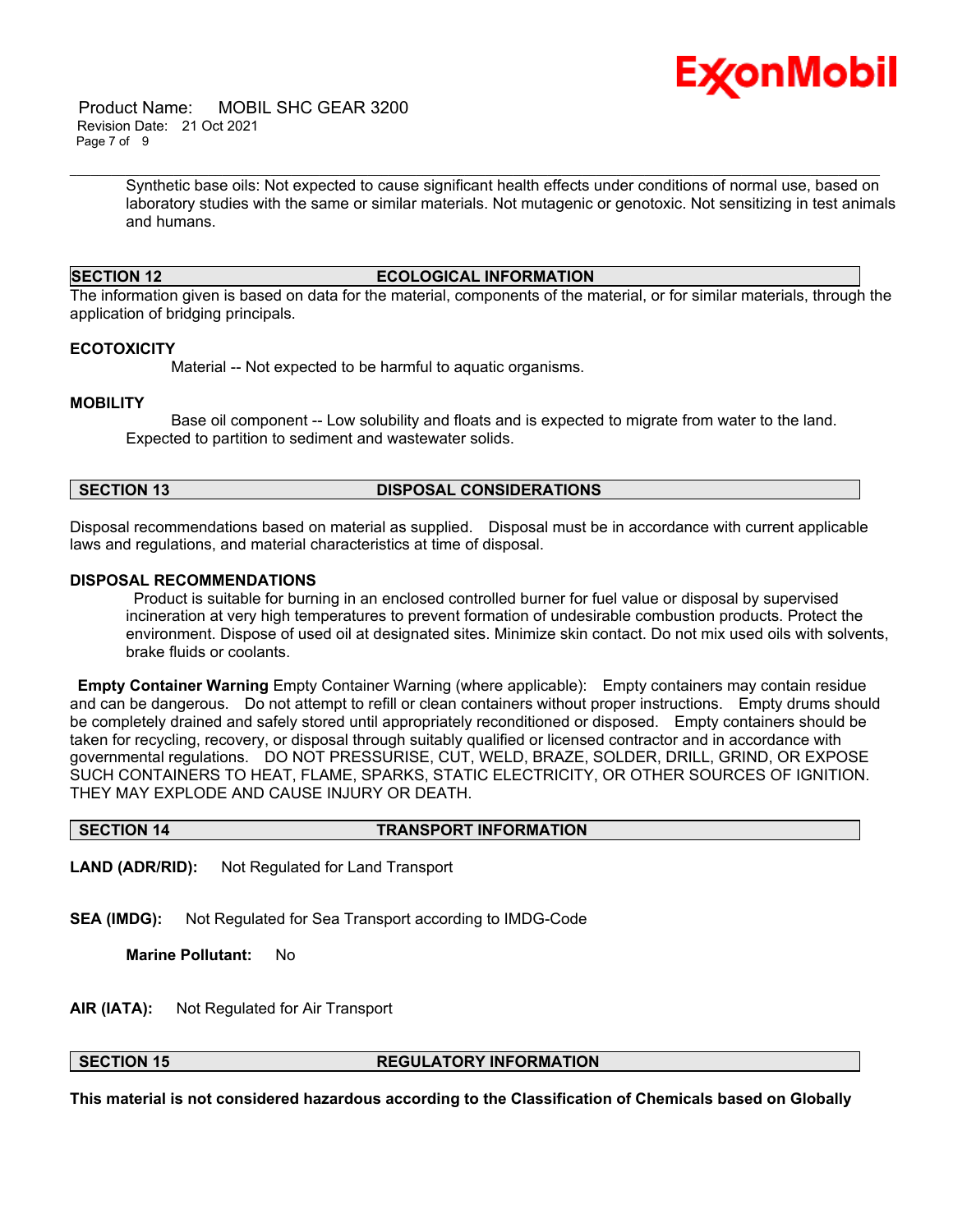

 Product Name: MOBIL SHC GEAR 3200 Revision Date: 21 Oct 2021 Page 8 of 9

#### **Harmonized System of Classification and Labelling of Chemicals (GHS).**

#### **REGULATORY STATUS AND APPLICABLE LAWS AND REGULATIONS**

**Listed or exempt from listing/notification on the following chemical inventories :** AIIC, DSL, IECSC,

\_\_\_\_\_\_\_\_\_\_\_\_\_\_\_\_\_\_\_\_\_\_\_\_\_\_\_\_\_\_\_\_\_\_\_\_\_\_\_\_\_\_\_\_\_\_\_\_\_\_\_\_\_\_\_\_\_\_\_\_\_\_\_\_\_\_\_\_\_\_\_\_\_\_\_\_\_\_\_\_\_\_\_\_\_\_\_\_\_\_\_\_\_\_\_\_\_\_\_\_\_\_\_\_\_\_\_\_\_\_\_\_\_\_\_\_\_

KECI, PICCS, TCSI, TSCA

 **Special Cases:**

| Inventory   | $^{\circ}$ tatue    |
|-------------|---------------------|
| ⊶πιοι       | ialus               |
| <b>ENCS</b> | Apply<br>strictions |

#### **SECTION 16 OTHER INFORMATION**

#### **N/D = Not determined, N/A = Not applicable**

**KEY TO THE H-CODES CONTAINED IN SECTION 3 OF THIS DOCUMENT (for information only):**

H302: Harmful if swallowed; Acute Tox Oral, Cat 4

H304: May be fatal if swallowed and enters airways; Aspiration, Cat 1

H311: Toxic in contact with skin; Acute Tox Dermal, Cat 3

H314(1B): Causes severe skin burns and eye damage; Skin Corr/Irritation, Cat 1B

H316: Causes mild skin irritation; Skin Corr/Irritation, Cat 3

H317: May cause allergic skin reaction; Skin Sensitization, Cat 1

H330(2): Fatal if inhaled; Acute Tox Inh, Cat 2

H335: May cause respiratory irritation; Target Organ Single, Resp Irr

H373: May cause damage to organs through prolonged or repeated exposure; Target Organ, Repeated, Cat 2

H400: Very toxic to aquatic life; Acute Env Tox, Cat 1

H402: Harmful to aquatic life; Acute Env Tox, Cat 3

H410: Very toxic to aquatic life with long lasting effects; Chronic Env Tox, Cat 1

H412: Harmful to aquatic life with long lasting effects; Chronic Env Tox, Cat 3

#### **THIS SAFETY DATA SHEET CONTAINS THE FOLLOWING REVISIONS:**

Composition: Component Table information was modified. Section 16: HCode Key information was modified.

----------------------------------------------------------------------------------------------------------------------------------------------------- The information and recommendations contained herein are, to the best of ExxonMobil's knowledge and belief, accurate and reliable as of the date issued. You can contact ExxonMobil to insure that this document is the most current available from ExxonMobil. The information and recommendations are offered for the user's consideration and examination. It is the user's responsibility to satisfy itself that the product is suitable for the intended use. If buyer repackages this product, it is the user's responsibility to insure proper health, safety and other necessary information is included with and/or on the container. Appropriate warnings and safe-handling procedures should be provided to handlers and users. Alteration of this document is strictly prohibited. Except to the extent required by law, republication or retransmission of this document, in whole or in part, is not permitted. The term, "ExxonMobil" is used for convenience, and may include any one or more of ExxonMobil Chemical Company, Exxon Mobil Corporation, or any affiliates in which they directly or indirectly hold any interest.

-----------------------------------------------------------------------------------------------------------------------------------------------------

Internal Use Only MHC: 0B, 0B, 0, 0, 0, 0 PPEC: A